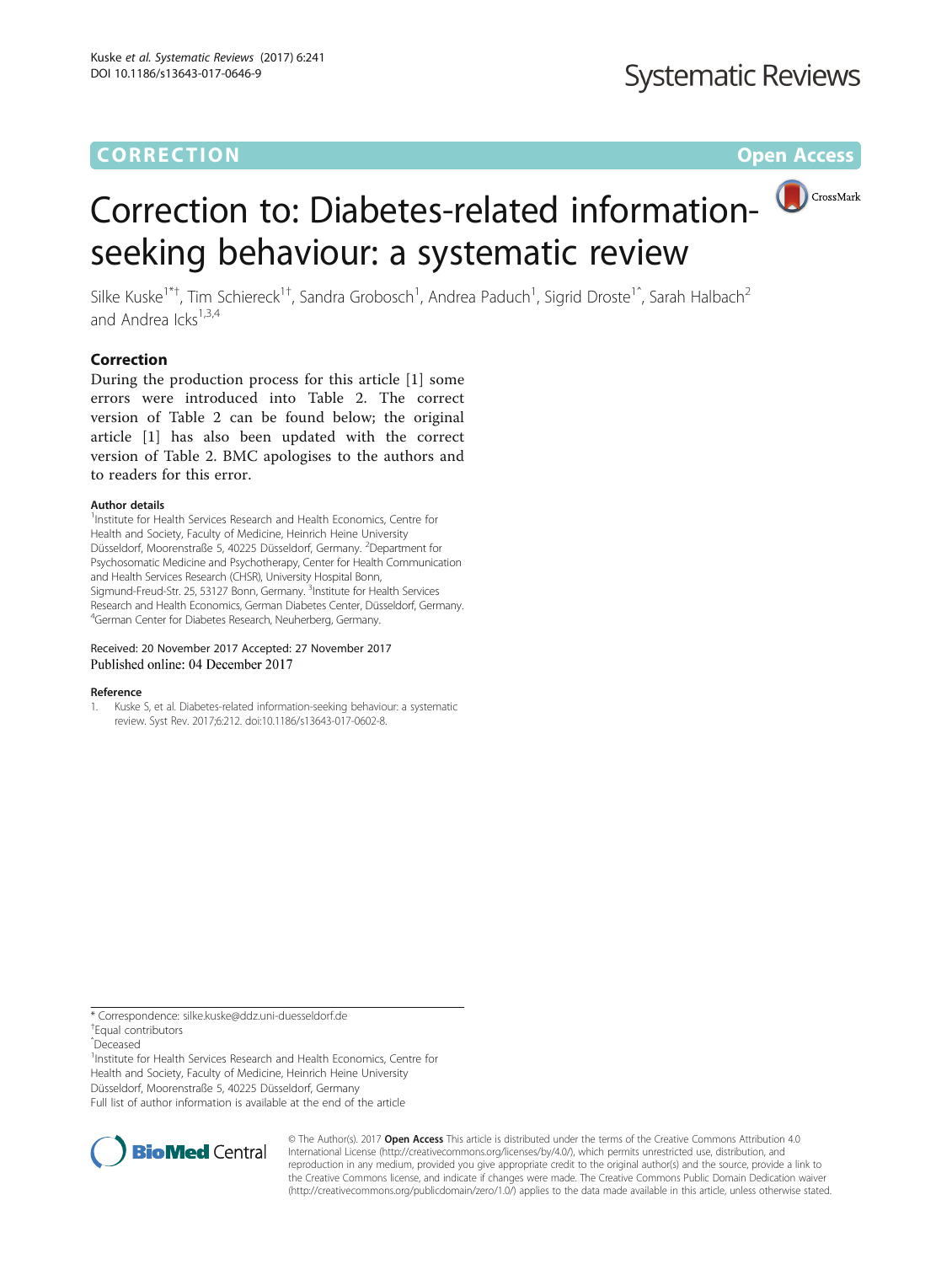<span id="page-1-0"></span>

| Author/Year                              | Table 2 Overview of the identified studies<br>Design/ Method                     | Recruitment                                                                                                            |                | Population                                                |                                |                                             |                             | Study focus                                                                                                                           | Findings                                                                                                                                                                                             | Critical        | đ<br>Number              |
|------------------------------------------|----------------------------------------------------------------------------------|------------------------------------------------------------------------------------------------------------------------|----------------|-----------------------------------------------------------|--------------------------------|---------------------------------------------|-----------------------------|---------------------------------------------------------------------------------------------------------------------------------------|------------------------------------------------------------------------------------------------------------------------------------------------------------------------------------------------------|-----------------|--------------------------|
|                                          |                                                                                  | setting                                                                                                                | Sample<br>size | Age                                                       | Sex                            | (and duration)<br>Type of DM**              | Region                      |                                                                                                                                       |                                                                                                                                                                                                      | appraisal       | criteria <sup>*</sup>    |
|                                          |                                                                                  |                                                                                                                        |                |                                                           |                                | Quantitative studies                        |                             |                                                                                                                                       |                                                                                                                                                                                                      |                 |                          |
| Enwald et al.<br>2012 [22]               | Cross-sectional<br>questionnaire<br>experimental<br>within an<br>study)<br>study | Register of the<br>health centres<br>Oulu, medical<br>University of<br>records of                                      | $n=72$         | Mainly >60                                                | Ε<br>ť,                        | pre-diabetes)<br>(defined as<br>Risk of T2D | Finland                     | (BMI, fitness level)<br>Relation between<br>and information<br>measurements<br>physiological<br>information<br>needs and<br>pehaviour | level of pre-diabetic<br>information-seeking<br>BMI and fitness<br>associated with<br>patients are<br>behaviour                                                                                      | $^{+}$          | 2pp, 8p, 0m,<br>ONR, 9NA |
| Pérez et al.<br>2015 [38]<br>Giménez-    | Cross-sectional<br>(questionnaire)<br>study                                      | unit of a university<br>Endocrinology<br>hospital                                                                      | $n = 289$      | Average 43                                                | $\overline{C} \in$             | least 1 year<br>T1D for at                  | Spain                       | Health-related use<br>technologies<br>of Internet                                                                                     | channel of communication<br>low, e-mail preferred<br>technologies among<br>patients with T1D is<br>Use of new Internet<br>with HCP                                                                   | $^{+}$          | 2pp, 8p, 0m,<br>ONR, 9NA |
| Hyman et al.<br>2012 [10]                | Cross-sectional<br>(questionnaire)<br>study                                      | Poster, community<br>Canadian Diabetes<br>health centre, DM<br>education centre,<br>specialized clinic,<br>Association | $n = 184$      | Cana-dian-born<br>Immigrants<br>Average:<br>51,2,<br>52,3 | ← ε                            | Self-reported<br><b>DD</b>                  | (Toronto)<br>Ganada         | of recent immigrants<br>and Canadian-bom<br>seeking behaviour<br>Self-management,<br>health service use<br>and information-           | checks) and perception of<br>Differences in performing<br>self-management (regular<br>blood glucose and foot<br>health service between<br>immigrants and<br>Canadian-born                            | $\! + \!\!\!\!$ | 3pp, 6p, 0m,<br>INR, 9NA |
| Jamal et al.<br>2015 [36]                | Cross-sectional<br>(questionnaire)<br>study                                      | University Medical<br>City (teaching<br>hospitals)                                                                     | $n = 344$      | $(>16$ years old)<br>Adults                               | $\overline{\phantom{a}}$ $\in$ | <b>DD</b>                                   | Saudi Arabia<br>(Riyadh)    | behaviour of people<br>information-seeking<br>Online health<br>with T2D                                                               | Physicians and television<br>preferred sources                                                                                                                                                       | $^{+}$          | 3pp, 5p, 0m,<br>2NR, 9NA |
| Kalantzi et al.<br>2015 [5]              | Cross-sectional<br>(questionnaire)<br>study                                      | Outpatient clinic                                                                                                      | $n = 203$      | $(>18$ years old)<br>Adults                               | $\leftharpoonup$ $\in$         | TID, T2D                                    | (Athens)<br>Greece          | with DM, information<br>behaviour of people<br>Information-seeking<br>information seeking<br>needs, Internet use,<br>obstacles to     | barriers mentioned are costs<br>source; Internet is not that<br>important; most frequently<br>most important needs; the<br>Diet and complication are<br>physician is a preferred<br>and lack of time | $^{+}$          | 2pp, 7p, 1m,<br>ONR 9NA, |
| Lui et al.<br>2014 [41]                  | of a longitudinal<br>Baseline phase<br>(questionnaire)<br>study                  | government<br>Australian<br>initiative                                                                                 | $n = 3652$     | 56-70                                                     | ΨE                             | <b>DO</b>                                   | (Queensland)<br>Australia   | Correlation between<br>characteristics and<br>health and social<br>Internet use                                                       | Internet use associated with<br>poor metabolic control and<br>characteristics, duration,<br>age, socioeconomic<br>comorbidities                                                                      | $^{+}$          | 4pp, 6p, 0m,<br>ONR, 9NA |
| Nordfeldt et al.<br>2005 [23]            | Cross-sectional<br>(questionnaire)<br>study                                      | Paediatric clinics                                                                                                     | $n=90$         | $5 - 20$                                                  | $\overline{L}$ $\in$           | least 1,5 years<br>T1D for at               | Sweden                      | behaviour of children<br>and adolescents with<br>information seeking<br>T1D, motivation,<br>Internet health<br>satisfaction           | duration. Need for more and<br>Many use internet for health<br>better Internet information<br>information seeking and<br>'Searchers' with shorter<br>share it with others.                           |                 | 4pp, 4p, 0m,<br>2NR, 9NA |
| Robertson et al.<br>2005 <sub>[24]</sub> | study (question-<br>Cross-sectional<br>naire)                                    | Diabetes centres                                                                                                       | $n = 70$       | $16 - 79$                                                 | $\overline{L}$ $\in$           | T1D, T2D                                    | United Kingdom<br>(Glasgow) | Information source<br>DM, satisfaction<br>of people with                                                                              | connected with age and<br>is preferred, Internet use<br>Verbal information from<br>healthcare professional<br>educational level                                                                      | $\downarrow$    | Opp, 6p, 3m,<br>INR, 9NA |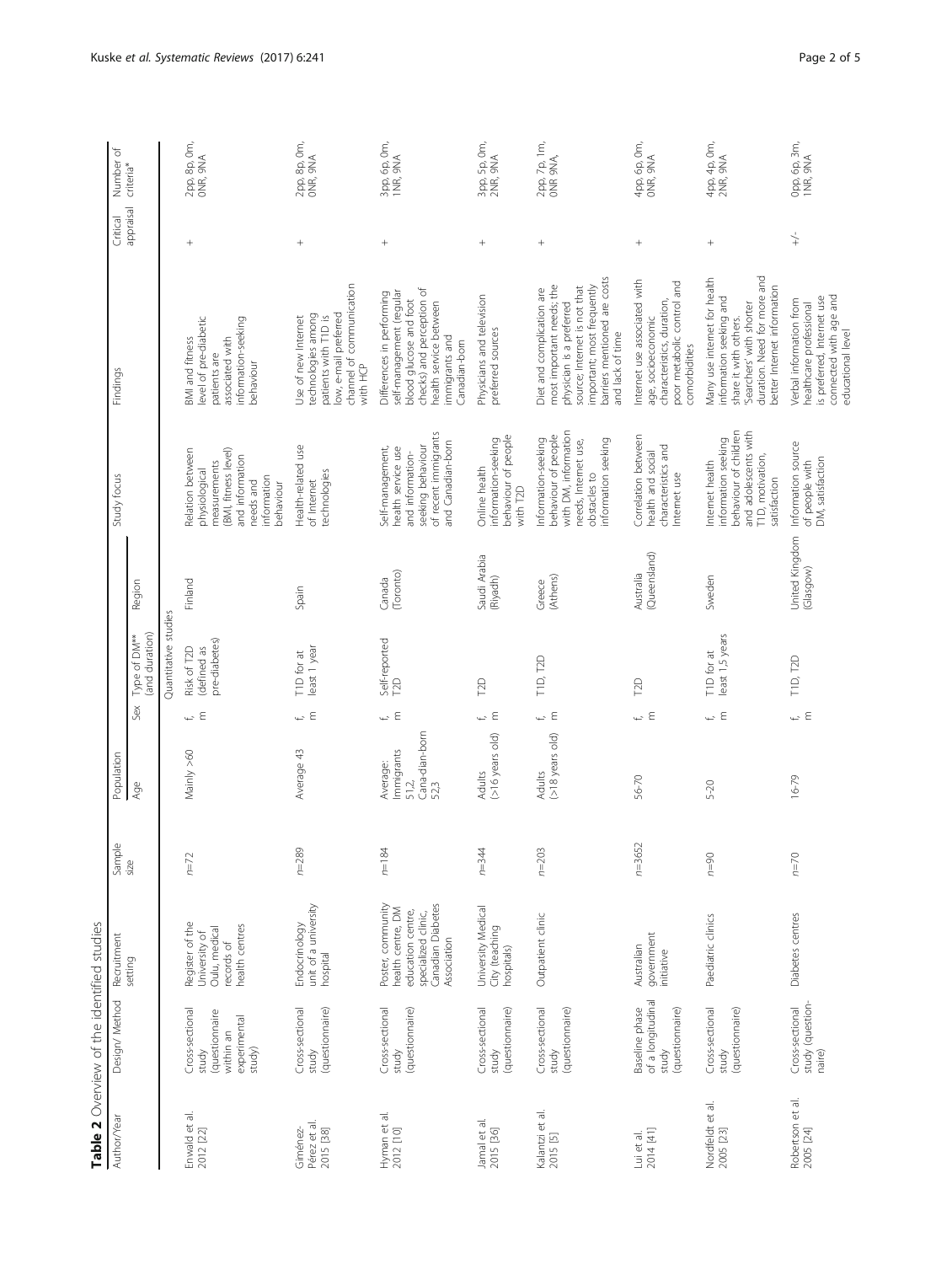|                                           |                                                     | Table 2 Overview of the identified studies (Continued                                             |                                                                           |                         |                         |                                                            |                                             |                                                                                                              |                                                                                                                                                                                                    |                 |                          |
|-------------------------------------------|-----------------------------------------------------|---------------------------------------------------------------------------------------------------|---------------------------------------------------------------------------|-------------------------|-------------------------|------------------------------------------------------------|---------------------------------------------|--------------------------------------------------------------------------------------------------------------|----------------------------------------------------------------------------------------------------------------------------------------------------------------------------------------------------|-----------------|--------------------------|
| Author/Yea                                | Design/ Method                                      | Recruitmen                                                                                        | Sample                                                                    | Population              |                         |                                                            |                                             | Study focus                                                                                                  | Findings                                                                                                                                                                                           | Critical        | Number of                |
|                                           |                                                     | setting                                                                                           | size                                                                      | Age                     | Sex                     | (and duration)<br>Type of DM**                             | Region                                      |                                                                                                              |                                                                                                                                                                                                    | appraisal       | criteria <sup>*</sup>    |
| Sayakhot and<br>Carolan-Olah<br>2016 [42] | Cross-sectional<br>(questionnaire)<br>study         | Diabetes clinic                                                                                   | $\circ$<br>$\overline{p}$                                                 | $18 - 43$               | $\ddot{}$               | <b>GDM</b>                                                 | Australia<br>(Mctoria                       | Information sources<br>women with GDM<br>and satisfaction of                                                 | Internet preferred sources;<br>HCP, diabetes groups and<br>correlation between age<br>and place of birth and<br>satisfied with process<br>Internet use; mostly<br>of diagnosis                     | $^{+}$          | 2pp, 8p, 0m,<br>ONR, 9NA |
| Shaw and Johnson<br>2011 [25]             | Cross-sectional<br>(questionnaire)<br>study         | Flyers in primary<br>care clinics and<br>libraries                                                | $n = 57$                                                                  | $(>21$ years)<br>Adults | $\leftarrow$ E          | T <sub>2</sub> D                                           | USA (Sub-urban,<br>rural south-<br>eastern) | behaviour of people<br>information seeking<br>Online health<br>with DM                                       | seeking; many use social<br>Majority use Internet for<br>or MySpace and discuss<br>networks like Facebook<br>health information<br>in chats                                                        |                 | Opp, 6p, 4m,<br>ONR 9NA  |
| Yamamoto et al.<br>2011 [26]              | Cross-sectional<br>(questionnaire)<br>study         | Diabetes clinics                                                                                  | $n = 137$                                                                 | 20-75                   | $\widetilde{\Xi}$       | T1D for at least<br>6 months                               | Japan                                       | in people with T1D,<br>islet transplantation<br>Information about<br>associated factors,<br>sources          | Main sources are magazines<br>sufficient information about<br>source of information, but<br>physicians are a preferred<br>mostly they do not have<br>and broadcast media;<br>islet transplantation | $\! + \!\!\!\!$ | 4pp, 5p, 1m,<br>ONR, 9NA |
| Zare-Farashbandi<br>et al 2016            | Cross-sectional<br>(questionnaire)<br>study         | under the super-vision<br>Ten health centres<br>of the Deputy of<br>Health of Isfahan<br>Province | $n = 362$                                                                 | 20-82                   | fm                      | (defined as pre-<br>diabetes), GDM,<br>Risk of T2D<br>T2DM | Iran (Isfahan)                              | factors on the health<br>information-seeking<br>behaviour of people<br>Effect of contextual<br>with diabetes | diagnosis and information-<br>An association between<br>the time passed since<br>seeking behaviour.                                                                                                | $^{+}$          | Opp, 8p, 0m,<br>2NR, 9NA |
|                                           |                                                     |                                                                                                   |                                                                           |                         |                         | Qualitative studies                                        |                                             |                                                                                                              |                                                                                                                                                                                                    |                 |                          |
| Connolly and<br>Crosby 2014 [27]          | Focus group                                         | Qualified health<br>centre                                                                        | $n = 25$                                                                  | Average 54              | ع پ                     | Not defined                                                | Hawaii                                      | medically underserved<br>E-health literacy of<br>individuals from a<br>area in Hawaii                        | Low e-health literacy level,<br>information seeking, often<br>often access to Internet<br>ability to handle when<br>without use for health<br>information missing                                  | $\! + \!\!\!\!$ | 8/14                     |
| Fergie et al.<br>2015 [37]                | Interview                                           | Online, organizations<br>other participants<br>for young adults,                                  | common<br>mental health<br>n= 40 people<br>n=20 T2DM<br>disorders<br>with | $18 - 30$               | $\leftharpoonup$ $\in$  | Not defined                                                | United Kingdom<br>(Glasgow)                 | mental health disorders<br>with DM or common<br>Online information<br>seeking behaviour<br>of young people   | Internet preferred source<br>of information for many<br>participants; differences<br>between professionally<br>produced and social<br>media sites                                                  | $^{+}$          | 12/14                    |
| Kilgour et al.<br>2015 [39]               | Interview                                           | Tertiary referral<br>hospital                                                                     | $n=13$                                                                    | 29-41                   |                         | GDM                                                        | (Queensland)<br>Australia                   | and communication<br>Postnatal follow-up<br>women with GDM<br>experiences of                                 | information with HCP<br>possibility to discuss<br>Need for accurate<br>information and                                                                                                             | $\ddagger$      | 13/14                    |
| Longo et al. 2010<br>$\Xi$                | Focus group (5-<br>8 parti-cipants<br>each session) | Clinic                                                                                            | $n=46$                                                                    | 48-77                   | $\leftarrow$ $\epsilon$ | T1D, T2D                                                   | midwestern city<br>American                 | information source,<br>Health information<br>active seeking and<br>seeking and use,<br>passive seeking       | relationships and healthcare<br>Internet for active seeking,<br>information is important;<br>understand information<br>Passive attainment of<br>professionals help to                              | $^{+}$          | 12/14                    |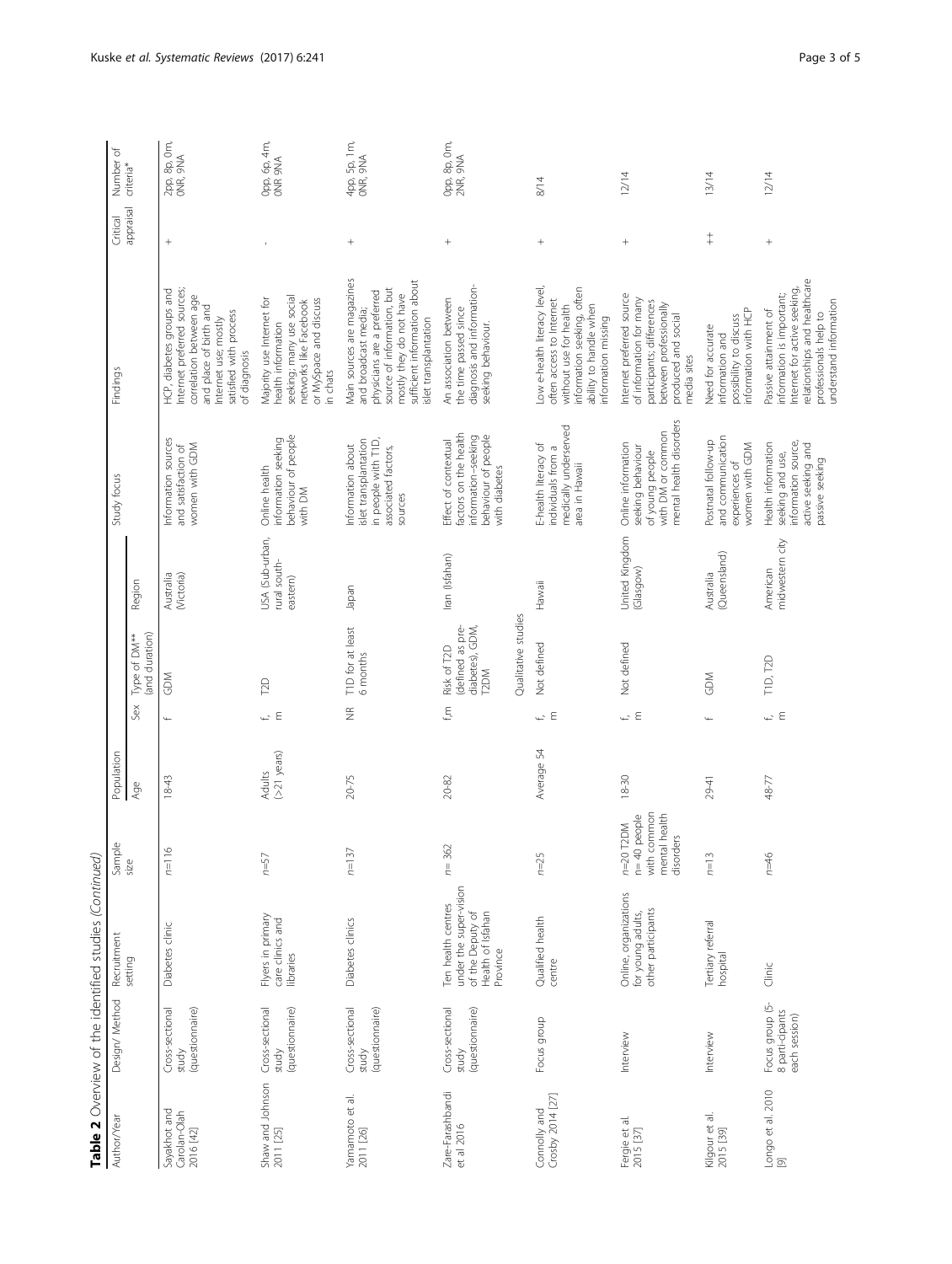| Author/Year                       | Design/ Method                                                                 | Recruitment                                                                                                     | Sample                                                                             | Population              |                      |                                                      |                                                           | Study focus                                                                                                                                                  | Findings                                                                                                                                                                                             | Critical   | Number of             |
|-----------------------------------|--------------------------------------------------------------------------------|-----------------------------------------------------------------------------------------------------------------|------------------------------------------------------------------------------------|-------------------------|----------------------|------------------------------------------------------|-----------------------------------------------------------|--------------------------------------------------------------------------------------------------------------------------------------------------------------|------------------------------------------------------------------------------------------------------------------------------------------------------------------------------------------------------|------------|-----------------------|
|                                   |                                                                                | setting                                                                                                         | size                                                                               | Age                     | Sex                  | (and duration)<br>Type of DM**                       | Region                                                    |                                                                                                                                                              |                                                                                                                                                                                                      | appraisal  | criteria <sup>*</sup> |
| Low et al.<br>2016 [40]           | Interview, Focus<br>group                                                      | primary care clinics<br>Public and private                                                                      | professionals<br>$n=5$ Health<br>$n=9$ family<br>member<br>$\sim$<br>care<br>$n=1$ | 50-62                   | ΨE                   | <b>DD</b>                                            | Malaysia                                                  | of people with T2D<br>seeking behaviour<br>networks on help-<br>Influence of social                                                                          | from family, friends, HCP<br>Important influences                                                                                                                                                    | $\ddagger$ | 13/14                 |
| Meyfroidt et al.<br>2013 [29]     | Focus group<br>(6 groups)                                                      | Community health<br>centre, solo and<br>group practices                                                         | $n = 21$                                                                           | 41-85                   | $\overline{a}$ $\in$ | <b>Po</b>                                            | (Brussels)<br>Belgium                                     | information sources<br>Seeking and use of<br>of people with DM,<br>active and passive<br>seeking over time                                                   | General practitioner is the<br>healthcare professionals<br>most important source,<br>are most reliable                                                                                               | $\ddagger$ | 14/14                 |
| Chen 2010 [30]<br>Milewski and    | Interview                                                                      | Outpatient clinic,<br>flyers                                                                                    | $\circ$<br>$=$                                                                     | $\widetilde{\Xi}$       | $\overline{L}$ $\in$ | <b>P2D</b>                                           | (Southern<br>California)<br>ΛSΛ                           | behaviour of people<br>with DM, barriers of<br>Information seeking<br>information use                                                                        | Information', 'Inconsistency<br>of Information', 'Generality<br>time', 'Passively Seeking<br>'Motivation fade over<br>of Information', 'Loss<br>5 barriers identified:<br>of Information'            | $^{+}$     | 11/14                 |
| et al. 2014 [28]<br>Moonaghi      | Interview                                                                      | $\widetilde{\Xi}$                                                                                               | $\mathsf{L}\cap$<br>$n=1$                                                          | Average 51              | ΨE                   | T2D for at least<br>a year                           | (Tabriz)<br>Iran                                          | seeking behaviour of<br>Iranian DM patients<br>Health information-                                                                                           | Social context important<br>for decision making and<br>information seeking<br>behaviour                                                                                                              | $\ddagger$ | 13/14                 |
| Newton et al.<br>2012 [31]        | questionnaire<br>(N=6)<br>focus group<br>Interview<br>$(N=12)$ ,<br>$(N=25)$ , | DM support group                                                                                                | $\sim$<br>$n=3$                                                                    | Mainly >60              | $\overline{L}$ $\in$ | <b>P2D</b>                                           | (Inner London<br>England/UK<br>district)                  | DM from a structurally<br>Information seeking<br>motivation, sources<br>and use of mainly<br>older people with<br>lacking area,                              | effective and high quality<br>which are important for<br>important factor is the<br>resources and context,<br>influenced by social<br>duration of disease<br>Seeking and use is<br>care. Second most |            | 9/14                  |
| 2013 [32]<br>Wilson               | (questionnaire)<br>Survey                                                      | Email of insulin<br>pump therapy<br>qroup                                                                       | $n=30$                                                                             | 22-64                   |                      | Mixed-methods studies<br>$f,m$ TID, T <sub>2</sub> D | United Kingdom<br>(Glasgow)                               | information seeking<br>of people with<br>Internet health<br>long-term DM                                                                                     | Internet used for general<br>professionals for more<br>questions, healthcare<br>specific needs                                                                                                       |            | 5/14                  |
| Morgan and<br>Trauth 2013 [33]    | Interviews                                                                     | University Institute for<br>Diabetes and Obesity,<br>investigator contacts<br>Pennsylvania State<br>Database of | $n = 30$                                                                           | $(>18$ years)<br>Adults | $\overline{C} \in$   | TID, T2D for at<br>least a year                      | and Southern<br>Pennsylvania<br>USA (Central<br>Maryland) | and the demographic<br>information seeking<br>influence using a<br>theoretical model<br>Online health                                                        | factors such as access to<br>influenced by different<br>seeking success or the<br>Seeking behaviour is<br>healthcare providers,<br>social network                                                    | $^{+}$     | (8NA, 1NR)<br>9/21    |
| Sparud-Lundin et<br>al. 2011 [34] | (question-naire)<br>Survey                                                     | Antenatal clinics                                                                                               | S<br>$\frac{1}{2}$                                                                 | $30 - 36$               |                      | $\frac{1}{11}$                                       | Sweden                                                    | of childbearing women,<br>expectations for future<br>information seeking<br>behaviour, use and<br>information needs<br>online possibilities<br>Online health | during pregnancy, precise<br>Many women with TID<br>seek health information<br>web-based support<br>online, particularly<br>expectations of                                                          | $^{+}$     | 8/21 (8NA)            |

Table 2 Overview of the identified studies (Continued) **Table 2** Overview of the identified studies (Continued)